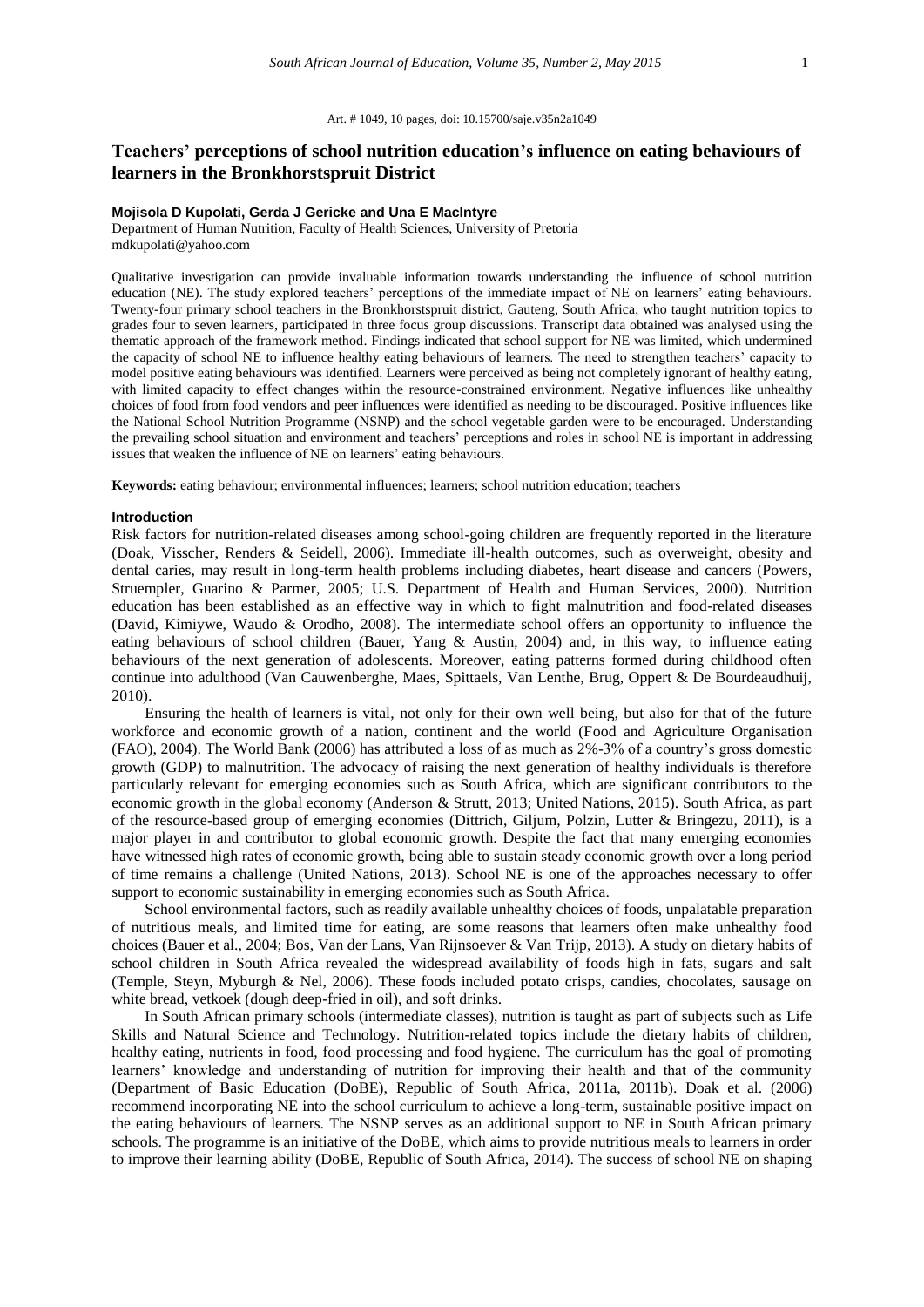learners" eating behaviours cannot be guaranteed without the support of the school environment and authority (FAO, 2005). Qualitative enquiry in nutrition investigates how and why people behave the way they do in respect to food and food-related issues. This approach is relevant in view of the rapid change in people"s eating behaviour, that leads to increased risk for nutrition-related diseases (Swift & Tischler, 2010). Qualitative research can provide invaluable information on decision-making processes, as well as answers to the numerous research questions regarding nutrition-related behaviours (Centre for Reviews and Dissemination (CRD), 2009; Swift & Tischler, 2010).

Previous studies have established the importance of teachers' roles in shaping healthy eating behaviours among learners. The roles include modelling healthy eating behaviours for learners, and adapting nutrition curriculum topics to the specific needs and environment of learners (Kupolati, MacIntyre & Gericke, 2014; Rosário, Araújo, Oliveira, Padrão, Lopes, Teixeira, Moreira, Barros, Pereira & Moreira, 2012). However, little is known about teachers" own perceptions of the various factors of importance to learners' eating behaveiours. This study aimed to explore teachers' perceptions of the influence of school NE on learners" eating behaviours for informing the development of a culturally and environmentally appropriate school NE programme.

#### **Methods**

## Methodological Approach

A phenomenological approach in the qualitative domain was employed to collect data in three focus group discussions (FGDs). Three FGDs were considered adequate, as no new information emerged from the third FGD.

#### **Participants**

The study took place between July and August 2013 in Bronkhorstspruit, a resource-constrained community east of Pretoria in Gauteng, South Africa. The study participants were primary school teachers who taught Life Skills and Natural Science and Technology to Grade Four to Seven learners in three schools, purposively selected by the Gauteng DoBE as part of a larger study. The larger study entitled *Schools as sites for social change: Facilitating adjusted behaviour in resource-constrained communities by empowering children,* was undertaken by the Institute for Food, Nutrition and Wellbeing at the University of Pretoria. Learners in Grades Four to Seven are undergoing a rapid growth phase with increased nutrient needs, and are only just forming their food habits (FAO, 2005). To be eligible, teachers must have taught or been teaching nutrition topics during the year of the study. The purposive sampling of teachers was to secure a group with similar experiences in teaching

nutrition, so as to generate a rich discussion on the topic. Teachers were invited to participate in the study by a letter of introduction, which also requested informed consent from all who were eligible. All eligible teachers (30) agreed to participate in the study, although not all were present for the FGDs because of other school commitments.

#### **Procedures**

FGDs were conducted in English by the researcher, with a research assistant who took notes and made the audio recordings according to the recommended procedures (Harris, Gleason, Sheean, Boushey, Beto & Bruemmer, 2009). Before commencement of the FGD, participants were assured of confidentiality and permission for audio recording was obtained. An interview guide previously subjected to face and content validity by the researcher"s colleagues guided the discussions. Examples of questions were, 'what is your understanding of nutrition education in primary schools?', and 'do you think that teaching nutrition in the classroom can translate to learners adopting healthy eating?' Though the interview guide provided direction for the discussions, questions were modified where necessary to address participants' responses. FGDs took place in the staff common room immediately after school hours to prevent the disruption of lessons and encroachment into teachers' work time, and lasted between 58 and 75 minutes.

## Human Subjects' Approval

The study protocol was approved by the Ethics Committee of the Natural and Agricultural Sciences of the University of Pretoria and the Gauteng DoBE.

#### Data Analysis

Data was analysed following the thematic approach of the framework method (Figure 1), which entails familiarising with the data, identifying thematic pattern, coding the themes, arranging the themes into charts and mapping (Dixon-Woods, 2011; Ritchie & Spencer, 2002).

#### **Results**

A total of 24 teachers (14 females) participated in the study (Table 1). The mean age of the participants was 45 (range 27-54) years, where the mean years of teaching experience was 17 (range 1- 35). Perceptions of teachers are described in four categories: the role of the school in shaping learners' eating behaviour; the teaching of nutrition in schools; learners' nutrition; and the influence of the school environment on NE. Barriers to and facilitators of learners' healthy eating behaviours identified by teachers are also described. Direct quotations describing teachers" perceptions of certain issues are given. Data is identified by the group (FG) and participant (P) numbers e.g. "FG1, P2" indicates Focus Group 1, Participant 2.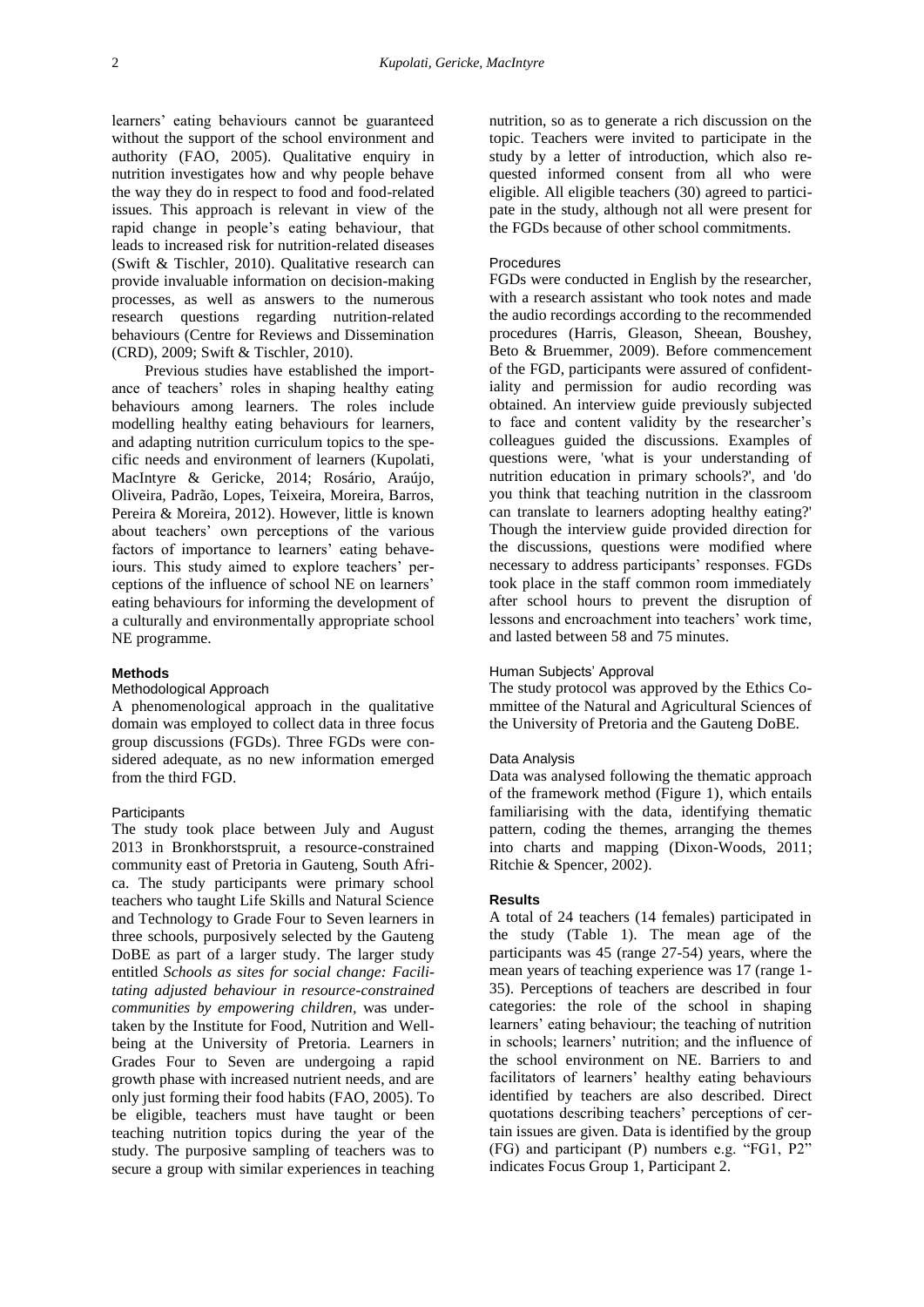

**Figure 1** Flow-chart for the thematic approach of data analysis (Dixon-Woods, 2011; Ritchie & Spencer, 2002)

| Focus group      | Total number of<br>participants (n) | Male $(n)$ | Female<br>(n) | Age<br>$mean \pm SD$ | Teaching experience<br>$mean \pm SD$ ) years |
|------------------|-------------------------------------|------------|---------------|----------------------|----------------------------------------------|
|                  |                                     |            |               | years                |                                              |
| FGD 1            |                                     |            |               | $42 \pm 11$          | $15 \pm 11$                                  |
| FGD <sub>2</sub> | 10                                  |            | $\mathbf{r}$  | $45 \pm 10$          | $18 \pm 10$                                  |
| FGD 3            |                                     |            |               | $48 \pm 6$           | $17 \pm 13$                                  |

**Table 1** Characteristics of Participants  $(N - 24)$ 

Note:  $SD = Standard deviation$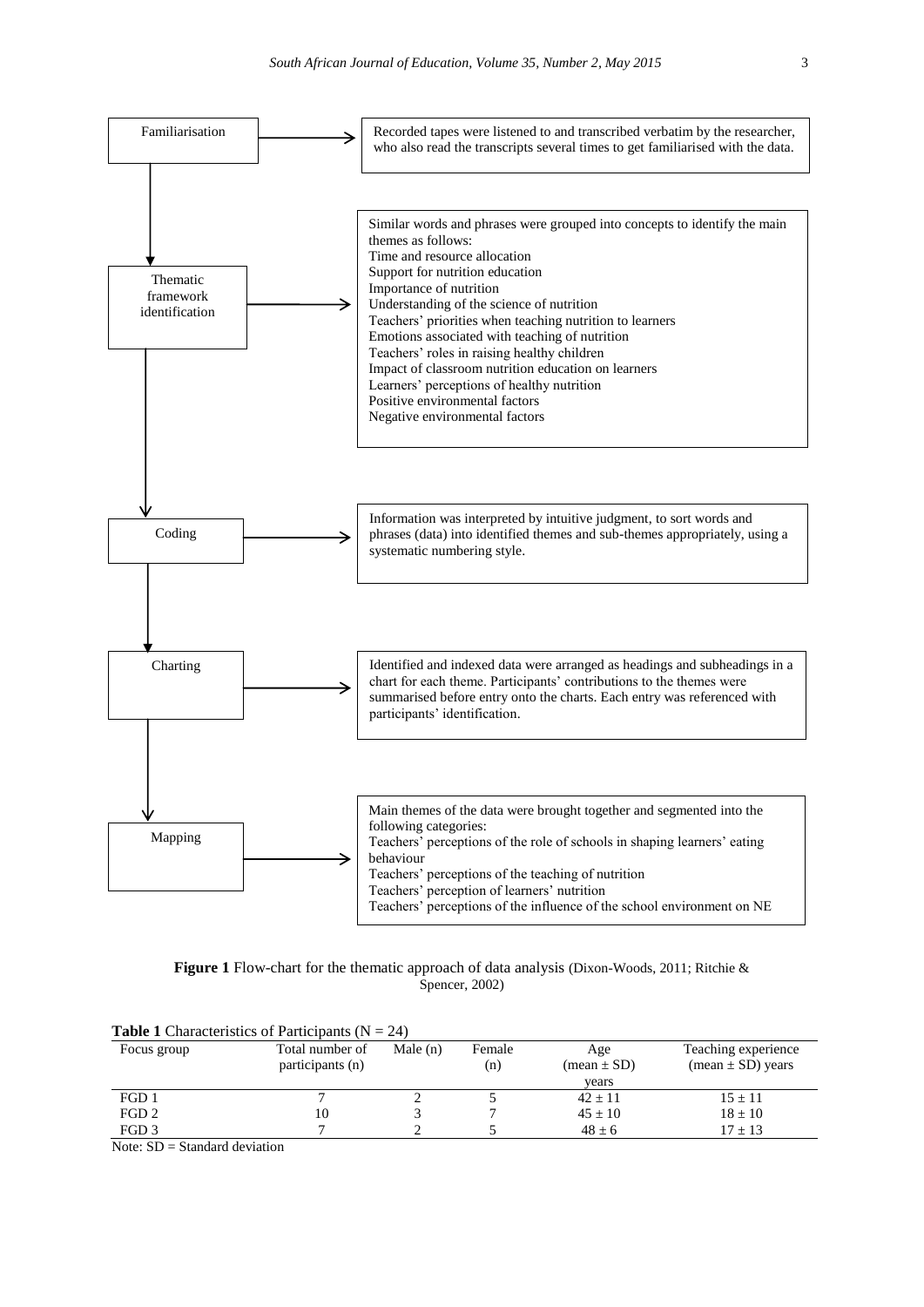Teachers' Perceptions of the Role of the School in Shaping Learners' Eating Behaviours

Teachers" perceptions of the role of the school in shaping learners" eating behaviours comprised three main themes: time- and resource-allocation, support for NE, and importance of NE in schools.

Time- and resource-allocation were perceived to be inadequate if NE in schools was to help learners to become accustomed to healthy eating behaviours. Learners learn better if they participate in activities that demonstrate what is taught, with adequate resources for teaching aids.

*Time allocation is very small. For example, if I must teach food processing, I should* [conduct a] *demonstration for learners,* [so as] *to be able to learn and understand. The time is not adequate*  $(FG2, P3).<sup>1</sup>$ 

*We* […] *also* [don"t] *have enough resources. The only resource we have is the textbook* ( $FG3, P6$ ).<sup>11</sup>

Varied views were expressed regarding support for NE in schools. While some teachers expressed the fact that there was support, others indicated that support was in place, but inadequate. Still others expressed the fact that support (other than the teaching curriculum and the recommended textbooks) was not in place at all.

*We don't have enough support. There is no general information coming to learners on the assembly that learners must not buy unhealthy foods like sweets, Simba, and the rest* (FG1, P4) [sic].

Support mentioned included in-service training in nutrition, the provision of a school vegetable garden, and a supply of vegetables from the school garden to supplement the NSNP. The NSNP was mentioned as a tangible support by the school.

*My school is supporting* [the initiative] *through the school garden. Sometimes from the school garden, vegetables are supplied to support the NSNP* (FG2,  $P3$ ).<sup>iii</sup>

Regarding the importance of NE in schools, teachers were of the view that it can have far-reaching effects, in addition to the immediate benefits of informing learners about healthy eating. If learners have adequate NE, they would be able to pass the messages on to their parents and the community.

> *I think it is necessary, because it will help learners, plus the parents, plus the community. What the learners learn, they can pass on to others* (FG2, P1).

Teachers also perceived that even if learners were not able to utilise the information they received as a result of their resource-constrained environment, they would be informed, and could make use of the information in future. Other benefits of NE for learners mentioned included: empowering learners to choose healthy foods, to take responsibility for their health, and to prevent nutrition-related diseases. Additionally, learners would have good mental development, which could enhance academic performance.

*Learners will know that healthy foods are necessary for the development of their brains and*  *for healthy minds, and so they will be able to learn better* (FG2, P4).

NE in schools was also perceived as having the potential to benefit the health of teachers who teach nutrition to learners, since they would demonstrate good nutrition through their own behaviour.

Teachers' Perceptions of the Teaching of Nutrition The four main themes identified were: teachers' understanding of the science of nutrition; teachers' priorities when teaching nutrition to learners; emotions associated with the teaching of nutrition; and teachers' roles in raising healthy children.

Teachers expressed their understanding of the science of nutrition in terms of the nutrition information, they would pass on to learners. The messages included helping learners to know the right types of foods, and to make healthy food choices, about food preparation, and how to avoid unhealthy choices of foods.

*How to teach learners what to eat and how to cook, which foods to eat regularly, and which foods not to eat* (FG1, P3).

In addition, nutrition messages, such as balanced diets, the role of foods in the body, and of the nutrients in food, were expressed in teachers' accounts of their understanding of NE at schools.

*To* [teach learners] *what is suitable for their body*  (FG3, P1).iv

*The way in which learners are taught what food to*  [eat] *in order to prevent diseases and be healthy*  $(FG2, P1).$ <sup>v</sup>

Teachers viewed their priorities when teaching nutrition to learners as an opportunity to impart lifelong healthy eating to learners, aside from imparting knowledge to help them to pass the subject at school. Many teachers expressed their teaching priorities as imparting knowledge first, after which they help learners put what they have learnt into practice. In this way, according to these teachers, learners" learning could benefit their lives. One teacher expressed the fact that knowledge is power, and that once children internalise a concept, they can maintain that concept, and use it as a life skill. However, concerns that the resource-constrained environment of the learners might limit the practical application of their nutrition knowledge, were expressed at all the FGDs.

*My priorities are for them to imbibe* [sic] *lifelong healthy eating* [practices] *and at the same time, for them to pass. Now, many of them may not be able to afford it, but the knowledge can be useful for them in the future* (FG2, P7).

Emotions associated with teaching nutrition may influence the effective delivery of nutrition messages by teachers, where feelings of guilt and inadequacy were expressed.

*...because I think it is hard to practice, so I wonder if they will practice all of them, as I myself do not practice some of these things* (FG1, P4).

They also felt guilty about providing information that learners might not be able to follow in a re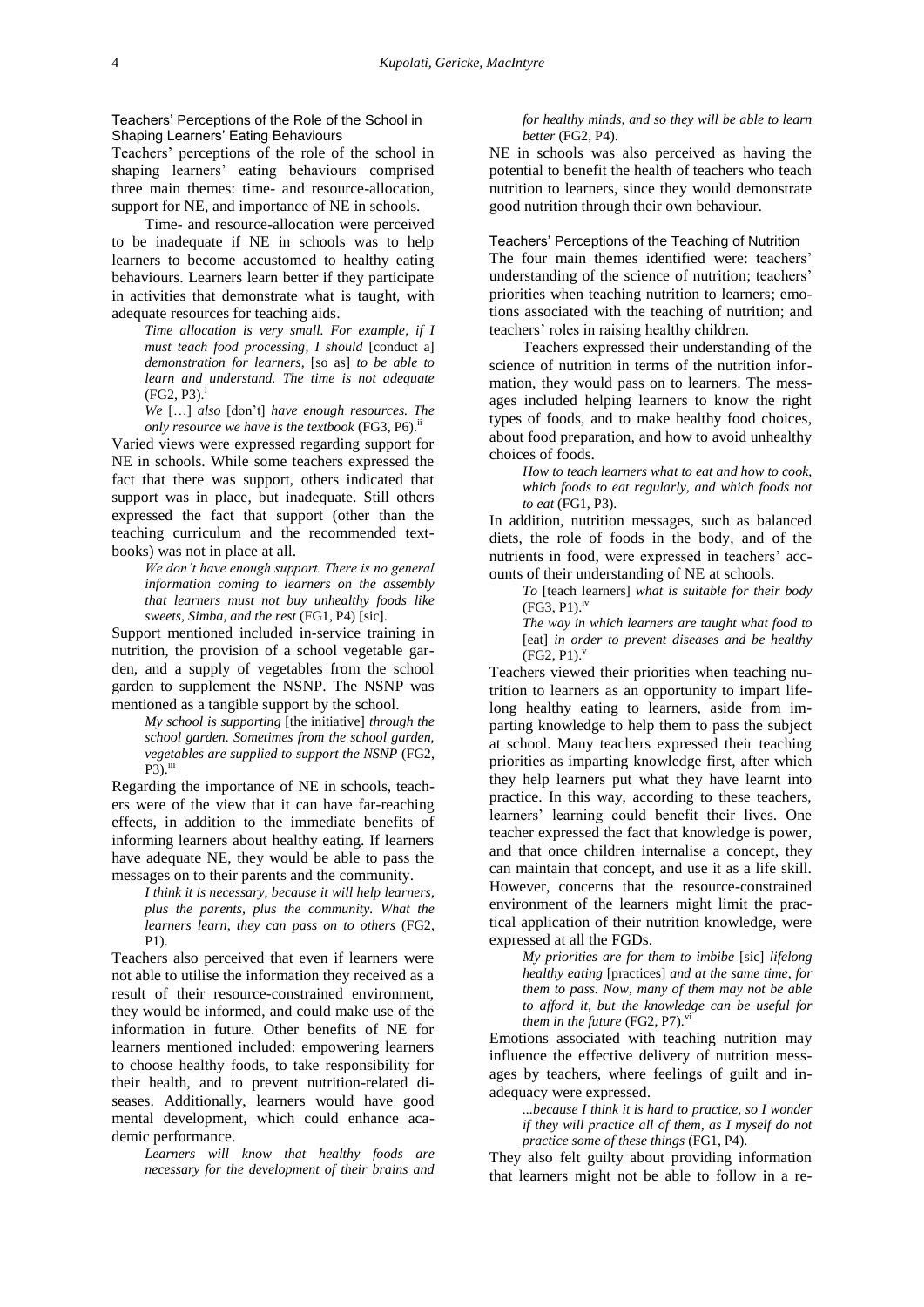source-constrained environment with limited access to a variety of foods.

> *I feel guilty because of the children's socio-economic background, as a result of which they cannot afford the healthy foods we advocate for them to eat* (FG1, P7) [sic].

Feelings of inadequacy emerged in respect of the teachers" limited understanding of certain topics in nutrition.

> *Like myself, I am not so much clear about nutrition, so to teach them I must prepare first. I need to just* [explore] *the textbook* (FG3, P3).

Teachers explained that they used the textbooks to teach, even though they might not feel comfortable about their insight. Teachers also expressed feelings of inadequacy as a result of limited resources for illustrations and for demonstrations. Teachers explained that the subject of nutrition would be better assimilated when learners experienced the foods and the processes involved. A few teachers expressed the fact that they felt comfortable teaching nutrition, as it gave them the opportunity to share knowledge and to impart the value of healthy eating to learners.

In respect of teachers' roles in raising healthy children, teachers agreed that they could model desirable healthy-eating behaviours for learners to emulate. This could be facilitated when teachers have lunch with learners, by showing them what they (the teachers) have for lunch. Teachers explained that displaying healthy food choices on the teacher"s desk was a way to model healthy eating for learners.

*Teacher*[s] *can come with a bottle of water and banana and leave them on the table, the second day he/she* [can] come […] *with an apple and a bottle of water and leave them on the table. Learners will be seeing these actions and* [will] *receive the message* […] *that our teacher is* [in the habit of eating] fruit  $[\,\ldots]$  *and water* (FG1, P6).<sup>viii</sup>

Through these actions, nutrition messages could be shared with learners without a word being said. Verbal actions, such as reprimanding learners when they were seen eating foods that were unhealthy choices, or engaging in unhealthy eating behaveiours, were things that teachers could do to influence learners' eating behaviours. The commendation of the healthy-eating behaviour of learners in front of others could go a long way to encourage the appropriate behaviour among learners. The use of posters to illustrate nutrition messages was mentioned as a non-verbal activity, through which learners' eating behaviour could be influenced.

#### Teachers' Perceptions of Learners' Nutrition

Two main themes, the impact of classroom NE on learners, and teachers' perceptions of learners' understanding of healthy nutrition, were identified. Teachers" view of the impact of classroom NE on learners was that the NE learners receive in the class did not seem to significantly influence their (learners) eating habits.

*If nutrition is taught as a subject, then it* [becomes] *understandable, but if it is* [taught piecemeal]*, it is limited in* [its] *capacity to help learners to imbibe*  [sic] *lifelong eating habits* (FG3, P3).<sup>ix</sup>

Learners were observed to make unhealthy food choices. Although they had the knowledge that frequent consumption of foods, such as an extruded corn snack (commonly called "Simba" by learners), candies and ice-cream, were not good for their health, many of them would have these foods for lunch.

> *The issue is not that they are totally unaware of healthy eating, but* […] *they are so used to the things they like to eat, which are also very cheap* (FG1, P4).

Furthermore, it was deduced that though learners were aware of what constitutes healthy eating, they ultimately had limited capacity to effect changes. These unhealthy choices of foods were cheap, and were easily accessible to learners. Another view expressed by teachers was that learners were frightened when they were made to realise the negative outcomes of unhealthy eating. As a result, they made efforts towards healthy food choices, but these efforts did not stretch beyond the short term.

Teachers" perceptions of learners" understanding of healthy nutrition related to two aspects. Firstly, learners were perceived to lack proper nutrition knowledge, especially regarding foods beneficial to health. This was shown in learners' tendency to reject some foods, particularly vegetables served in the NSNP, associating them with poverty.

*Who, when cabbage is served in NSNP, will reject it with pride? Instead, such learners would buy unhealthy foods for lunch showing that they don't*  belong [amongst] [...] *the poor* (FG1, P7).<sup>x</sup>

The attitudes of some parents might have contributed to learners" behaviour in this instance, as parents would boast that they ate meat and not vegetables in their homes to convey the same inference. Secondly, teachers were of the view that learners were willing to learn and internalise healthy dietary attitudes, barring all limiting circumstances. Parental influence and inadequate school NE, amongst other factors, were identified as factors that affected learners' eating behaviours.

#### Teachers' Perceptions of the Influence of the School Environment on Nutrition Education

The way in which positive and negative environmental influences impacted learners' eating behaviours emerged as main themes. Factors considered here were limited to those in the school environment.

Teachers identified the following as positive environmental factors for improving learners' eating behaviours: improving and increasing the teaching of nutrition in the classroom; providing NE for food vendors; making only healthy foods available in the school tuck shops; and continuing to serve healthy foods in the NSNP.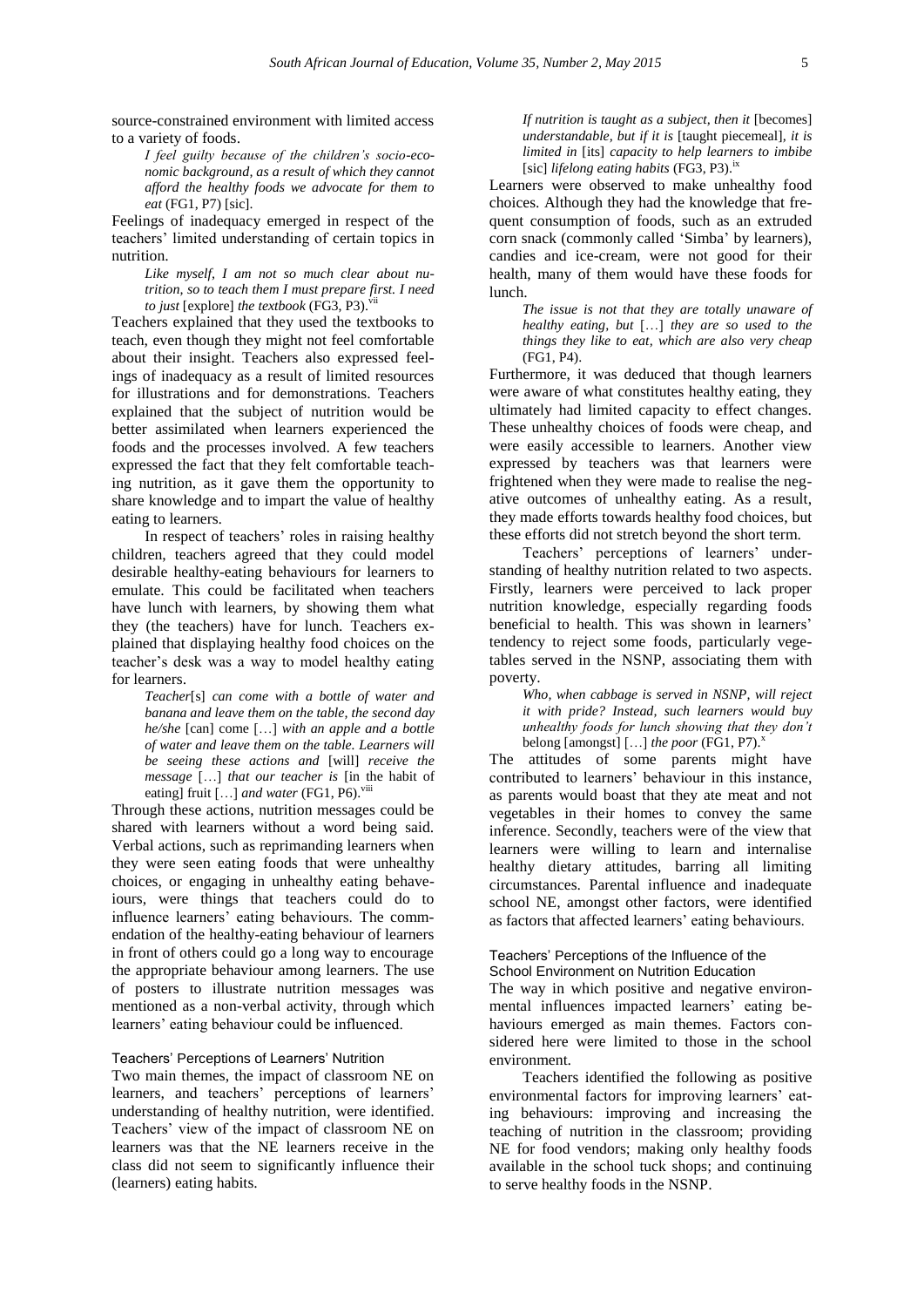*The NSNP provided by the government is a good way to influence learners to imbibe* [sic] *healthy eating habits* (FG2, P6).

Concerning learners' refusal to eat certain foods served in the NSNP, teachers were of the view that learners would not refuse to eat the foods if the foods were prepared in a tastier way. The development of a vegetable garden was perceived as an important positive factor. It was argued that children got more interested in that which they were able to participate, rather than in what they were taught.

*Learners should be given chance to work on the school garden so that they can practice at home, plant their own vegetables, and eat* […] *them* (FG2, P3).

This was the case in one of the schools, where learners participated with enthusiasm in planting a vegetable garden, and were happy to eat the food prepared with vegetables from the garden.

Two sub-themes that emerged from the teachers" views of the negative environmental factors on school NE are unhealthy choices of food from vendors, and peer influences. All the FGDs expressed that unhealthy choices of food available in schools present serious challenges to learners' food choices. Unhealthy choices of food, as already mentioned, were cheap, easily available, and were appealing to learners. According to the participants, the foods became so tempting, that they affected learners' ability to translate what was learnt in class into practice. Teachers expressed with regret that the efforts made to intervene in what was offered by vendors, had been unproductive.

*We have tried many times to tell food vendors what to sell and what not to sell. They were of the view that those things we wanted them to sell were not profitable* (FG2, P1).

Unhealthy foods were not only available from food vendors but also from school tuck shops. Peer influences were perceived as another strong negative environmental influence on learners" eating behaviours. Children wanted to do what they saw their friends doing. When some learners boycotted foods from the NSNP, they usually bought unhealthy foods. As noted, this behaviour seems to influence those children who would not like to be perceived by their peers as poor.

## **Discussion**

This study examined teachers' perceptions of the potential of NE in schools to impart to learners those healthy eating behaviours that could have lifelong beneficial consequences. Their views shed light on how the school, the teachers, the learners and the school environment facilitate or hinder successes that school NE could achieve. The findings are discussed across the four categories: the role of the school in shaping learners" eating behaviour; the teaching of nutrition in schools;

learners' nutrition; and the influence of the school environment on NE.

Our study showed that NE received support from the school authority, though to a limited extent – probably as a result of limited resources. Support seemed to be insufficient to put school NE on a platform from which to positively influence the eating behaviours of learners. The findings of our study are consistent with the findings of Pérez-Rodrigo & Aranceta (2001) in their review of school-based NE. Time- and resource-allocations were consistently reported to be insufficient. Recent studies have reported limited time and resources for NE in South African schools (Nguyen, De Villiers, Fourie, Bourne & Hendricks, 2013; Oldewage-Theron & Egal, 2012). It is common to have nutrition treated as a topic in other subjects and not as a distinct subject in many primary schools across Africa (United Nations Standing Committee on Nutrition, 2009). The potential of school NE to benefit the health of learners, school staff and the community as revealed from our study, has been reported in many studies (David et al., 2008; Falter, Pignotti-Dumas, Popish, Petrelli, Best & Wilkinson, 2011; Lakshman, Sharp, Ong & Forouhi, 2010). Furthermore, school NE has the potential to promote education, intellectual capacity, and the social development of a country (United Nations Standing Committee on Nutrition, 2009).

Teachers saw their role in NE in schools to disseminate nutrition information in a literal manner. Their explanations were devoid of the basic components necessary to facilitate translation of nutrition knowledge into practice. Components such as presenting nutrition in the context of the learners' situation, and using examples to which learners can relate, were missing. Contento (2007) explained NE as the use of educational strategies in combination with environmental factors, to facilitate voluntary adoption of healthy dietary practices. Teachers generally expressed the desire to impart lifelong healthy eating as one of their priorities in teaching nutrition to learners. While this position is commendable, the prospect of realising this goal is questionable in the light of many unfavourable environmental factors, and the teachers' limited understanding of nutrition concepts. The need for nutrition training for teachers was confirmed in a South African study, where teachers admitted to limited knowledge about nutrition and healthy dietary habits (Nguyen et al., 2013). The participants' experience in teaching nutrition (mean  $= 17$ ) years) made them information-rich cases, which enhanced the credibility of the data. Despite many years of experience teaching nutrition, teachers in our study still expressed their need for training in teaching nutrition. This finding is further corroborated in the teachers' responses to their roles in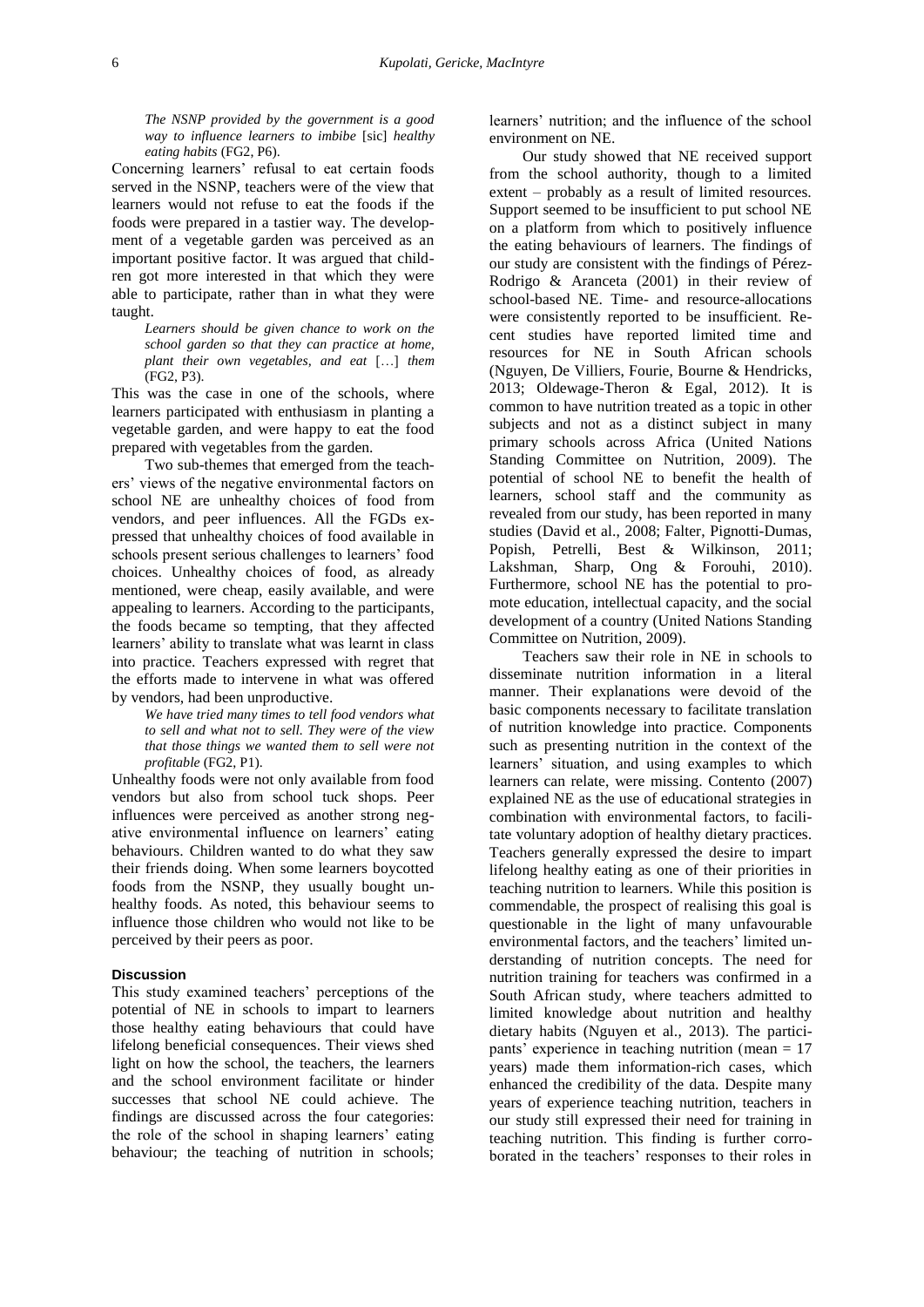NE in schools. In Nguyen et al.'s (2013) study, teachers reported a lack of knowledge in nutrition and healthy dietary habits, which they attributed to their not being experts in the subject.

Unfavourable factors include the resourceconstrained environment, unhealthy foods at low cost available from vendors, and limited time and resources for NE. Teachers in our study, however, perceived the resource-constrained environment as a serious challenge to NE. This is consistent with the findings of David et al. (2008), where the unavailability of resources in the community limited teaching aids for NE. The teachers' role in raising healthy individuals was perceived by teachers across the FGDs as very important. This is in agreement with the findings of Vander Schee & Gard (2014) that teachers are urged to model healthy eating for learners, and to look after their own health. Teachers' good health status improves their effectiveness as role models. The perceived responsibilities of teachers to model learners' eating behaviour, reprimand unhealthy eating and commend healthy eating were revealed. Teachers' responsibility to model healthy eating is also consistent with the views of Rafiroiu & Evans (2005) that teachers who have good nutrition knowledge might be able to personally model appropriate nutritionrelated behaviours for learners.

Learners were perceived not to be completely unaware of what constitutes healthy eating, but they had limited capacity to effect changes, either in terms of their means or their attitudes. Learners' resource-constrained environment was identified as a limiting factor in a South African study (Oosthuizen, Oldewage-Theron & Napier, 2011). The resources locally available could be properly channelled with the use of appropriate educational strategies, as advocated by Contento (2007). Nguyen et al. (2013) expressed the need for teachers to convey to learners that one does not have to be wealthy in order to have a balanced diet. Fears of negative outcomes of unhealthy eating were perceived to yield a temporary positive response to adopt healthy eating among learners in our study. Children tend to lose motivation after some time, when receiving consistent negative feedback for a given behaviour (Schunk, 2012). Teachers' perceptions of learners" eating behaviour in this study were mixed. While learners were not ignorant about healthy eating, they lacked nutritional knowledge in some areas. This is in agreement with the findings of Nguyen et al. (2013), who confirmed that poor nutrition knowledge was an important factor in learners making unhealthy choices of foods. Their refusal to eat certain vegetables and some foods served in the NSNP probably reflected ignorance. Children"s dislike for vegetables has been documented in the literature, with many intervention efforts having been directed toward this issue (He, Beynon, Sangster Bouck, St Onge,

Stewart, Khoshaba, Horbul & Chircoski, 2009; Prelip, Slusser, Thai, Kinsler & Erausquin, 2011; Rosário et al., 2012).

It is interesting to note that classroom NE was perceived as an important school environmental factor to promote healthy eating among learners. This result suggests that even with the curriculum in place, more needs to be done to ensure nutrition messages are effectively transmitted to learners. Other environmental factors identified as potential positive influences on learners' eating behaviours were: provision of NE to food vendors; availability of only healthy choices of food in tuck shops; and the NSNP. This finding is consistent with the recommendation that school tuck shops and school events should feature foods that are healthy choices (Nguyen et al., 2013). Teachers in all the FGDs discussed how a vegetable garden could serve as a means of helping learners buy into healthy eating. This finding agrees with the findings of David et al. (2008), where learners followed up on gardening practice by planting new crops at home.

Unhealthy choices of food available from vendors and tuck shops were viewed by the teachers as having a major influence on learners" eating behaviour in our study. This is consistent with the study of Bauer et al. (2004) where easy access to non-nutritious foods inhibited students from taking advantage of a programme designed to help them eat a balanced diet. Learners were also perceived to be influenced by their peers to boycott foods served from the NSNP in our study, because they would not like to be seen as poor. Instead, such learners often purchased unhealthy choices of snacks from vendors.

#### Limitations

The research was conducted in school settings involving teachers who were employees under an authority. This situation might have led to teachers not expressing candid views, especially on issues relating to policy. The schools were located in a resource-constrained setting, which means that results obtained might not be applicable to schools in affluent settings. In addition, the absence of eight eligible teachers at the FGDs could have led to missing information, which might have enriched the findings of this study. The information obtained was limited to experienced teachers, whereas different results might have been obtained from inexperienced teachers.

# Implications for Research

Findings from this study revealed how learners refused some vegetables and foods served in the NSNP. Meanwhile, learners' inability to practice healthy eating was perceived by teachers to be attributable to the resource-constrained environment. Therefore, it is clear that learners in resourceconstrained communities need to be assisted so as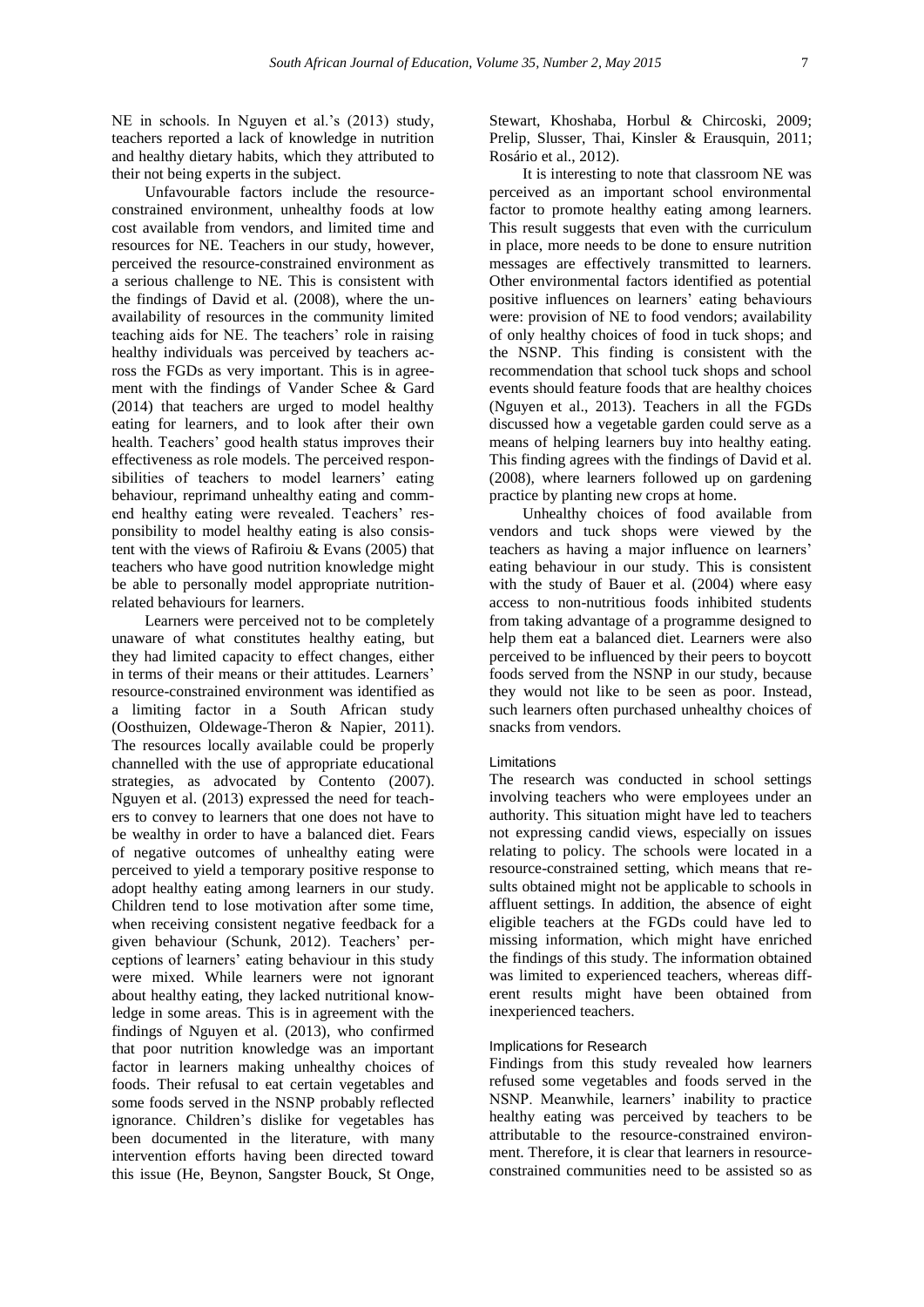to effectively utilise locally available foods in order to benefit their health. In addition, teachers" skills in teaching nutrition could be improved through training in nutrition topics and concepts that integrate the circumstance of the learners. Learners' willingness to learn, as revealed by this study, indicates that learners will respond positively to NE that appropriately addresses mediators of issues. The fact that learners were selective about foods served at the NSNP suggests that the palatability of those foods supplied by the programme might need to be improved, to increase acceptability.

#### **Conclusion**

The school is a potential platform from which to influence learners' eating behaviours. By providing learners with relevant nutrition knowledge and skills, school NE has the potential to reduce nutrition-related diseases that could undermine prospects for sustained economic growth in emerging economies, such as South Africa. Therefore, NE in schools could contribute to reducing loss in the country"s GDP, as reported by the World Bank (2006). However, constraints on school time and resources make adequate allocation for NE very challenging. The understanding of NE by teachers needs to be taken beyond passing nutrition messages to the level where appropriate educational strategies will be integrated while effectively harnessing teachers" influence. Appropriate nutrition information delivery can exploit learners' willingness to learn, solving the problem of poor nutrition knowledge and ignorance among learners. Environmental factors play a significant role in the realisation of improved healthy eating among learners. Positive factors, such as appropriate NE delivery, and nutritious meals served in the NSNP and school vegetable garden, must be strengthened. Likewise, negative environmental factors, such as unhealthy choices of foods from the food vendors and peer influences among learners, must be discouraged.

Teachers have an important role to play in modelling learners' eating behaviours. Their recognition of this responsibility and their readiness to give support is a huge milestone in the process of raising a future generation of healthy individuals. Teachers, however, need to be equipped with sound nutrition knowledge and skills for NE delivery in order to optimise the benefits of school NE on learners' eating behaviours.

## **Acknowledgements**

The authors acknowledge the DoBE for granting permission to conduct the study, the principals of the three schools for permission to assess the teachers, and the teachers for participating in the FGDs. This study is funded by the University of Pretoria"s Strategic Institutional Research Theme

through the Institute for Food, Nutrition and Wellbeing (IFNuW).

#### **Notes**

- <sup>1</sup>. Verbatim quotation was edited for the publication.
- $\frac{11}{111}$  Verbatim quotation was edited for the publication.
- $\frac{1}{11}$ . Verbatim quotation was edited for the publication.
- $\frac{1}{v}$ . Verbatim quotation was edited for the publication.
- <sup>v.</sup> Verbatim quotation was edited for the publication.
- <sup>VI</sup>. Verbatim quotation was edited for the publication.
- $v<sub>II</sub>$ . Verbatim quotation was edited for the publication.
- $v_{\text{in}}$  Verbatim quotation was edited for the publication.
- Verbatim quotation was edited for the publication. x. Verbatim quotation was edited for the publication.

#### **References**

- Anderson K & Strutt A 2013. *Emerging economies, productivity growth, and trade with resource-rich economies by 2030.* Australian Agricultural and Resource Economics Society 57<sup>th</sup> conference, Sydney, Australia, 5-8 February.
- Bauer KW, Yang YW & Austin SB 2004. "How can we stay healthy when you"re throwing all this in front of us?" Findings from focus groups and interviews in middle schools on environmental influences on nutrition and physical activity. *Health Education & Behav*ior*,* 31(1):34-46. doi: 10.1177/1090198103255372
- Bos C, Van der Lans IA, Van Rijnsoever FJ & Van Trijp HCM 2013. Understanding consumer acceptance of intervention strategies for healthy food choices: a qualitative study. *BMC Public Health,* 13:1073. [doi: 10.1186/1471-2458-13-1073](http://www.biomedcentral.com/1471-2458/13/1073)
- Centre for Reviews and Dissemination (CRD) 2009. *Systematic reviews: CRD's guidance for undertaking reviews in health care.* York, UK: University of York. Available at [http://www.york.ac.uk/inst/crd/pdf/Systematic\\_Rev](http://www.york.ac.uk/inst/crd/pdf/Systematic_Reviews.pdf) [iews.pdf.](http://www.york.ac.uk/inst/crd/pdf/Systematic_Reviews.pdf) Accessed 5 January 2014.
- Contento IR 2007. *Nutrition education: Linking research, theory, and practice.* Sudbury, MA: Jones and Bartlett Publishers.
- David DM, Kimiywe JO, Waudo JN & Orodho JA 2008. Promotion of nutrition education interventions in rural and urban primary schools in Machakos district, Kenya. *Journal of Applied Biosciences,* 6:130-139. Available at [http://m.elewa.org/JABS/2008/6/1.pdf.](http://m.elewa.org/JABS/2008/6/1.pdf) Accessed 25 December 2013.
- Department of Basic Education (DoBE), Republic of South Africa 2011a. *National Curriculum Statement (NCS). Curriculum and Assessment Policy Statement (CAPS) Intermediate Phase Grades 4-6: Life Skills.* Pretoria: DBE, Republic of South Africa.
- DoBE, Republic of South Africa 2011b. *National Curriculum Statement (NCS). Curriculum and Assessment Policy Statement (CAPS) Intermediate Phase Grades 4-6: Natural Sciences and Technology.* Pretoria: DBE, Republic of South Africa. Available at [http://www.education.gov.za/LinkClick.aspx?fileti](http://www.education.gov.za/LinkClick.aspx?fileticket=IzbFrpzoQ44=)

<span id="page-7-0"></span>[cket=IzbFrpzoQ44=.](http://www.education.gov.za/LinkClick.aspx?fileticket=IzbFrpzoQ44=) Accessed 12 August 2012. DoBE, Republic of South Africa 2014. *National School*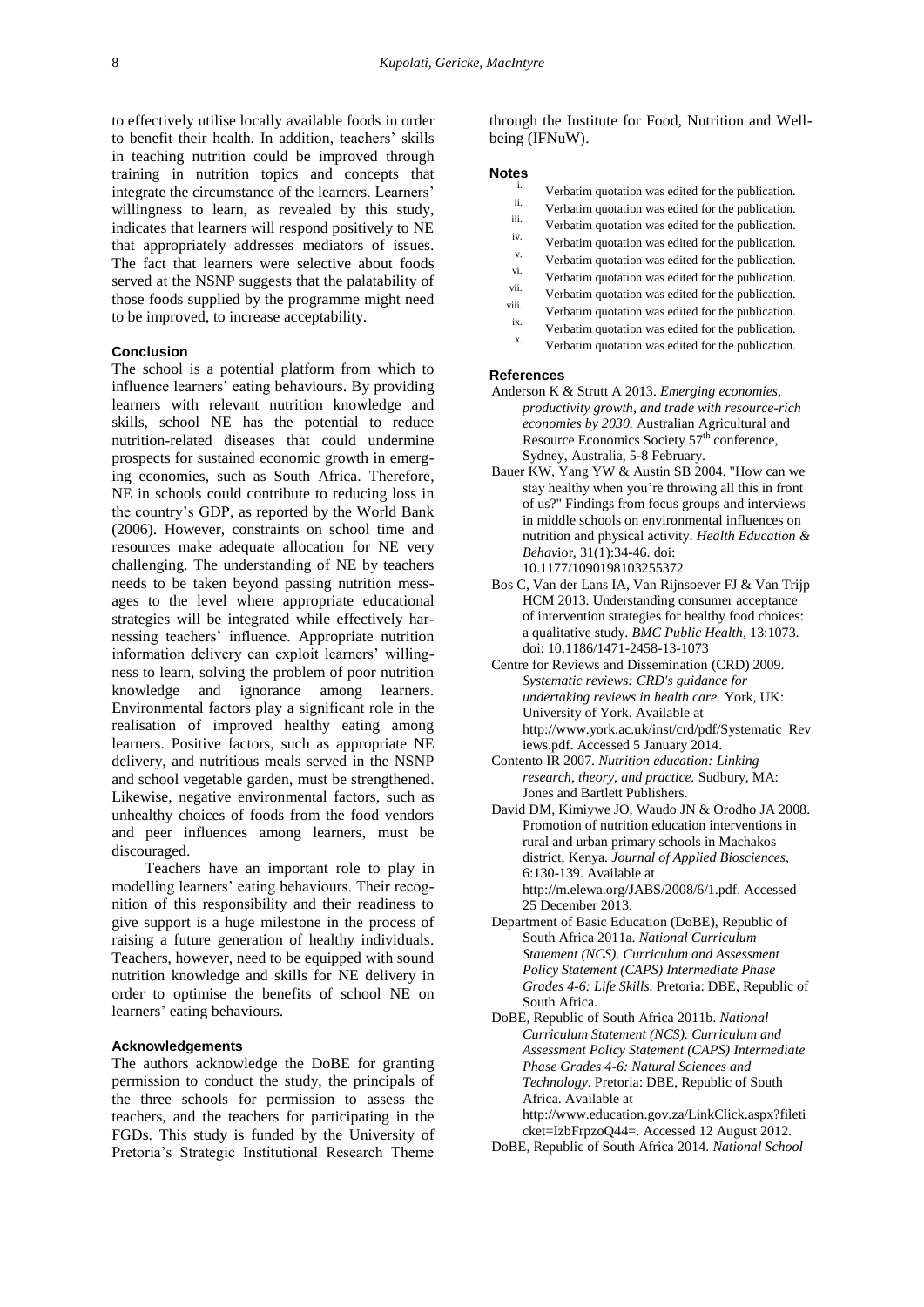*Nutrition Programme.* Available at [http://www.education.gov.za/TheDBE/DBEStructu](http://www.education.gov.za/TheDBE/DBEStructure/SocialandSchoolEnrichment/NationalSchoolNutritionProgramme/tabid/131/Default.aspx) [re/SocialandSchoolEnrichment/NationalSchoolNut](http://www.education.gov.za/TheDBE/DBEStructure/SocialandSchoolEnrichment/NationalSchoolNutritionProgramme/tabid/131/Default.aspx) [ritionProgramme/tabid/131/Default.aspx. Accessed](http://www.education.gov.za/TheDBE/DBEStructure/SocialandSchoolEnrichment/NationalSchoolNutritionProgramme/tabid/131/Default.aspx)  [10 March 2](http://www.education.gov.za/Programmes/NationalSchoolNutrition.%20Accessed%2010%20March)014.

Dittrich M, Giljum S, Polzin C, Lutter S & Bringezu S 2011. *Resource use and efficiency in emerging economies* (Sustainable Europe Research Institute (SERI), Working Paper 12). Austria: SERI. Available a[t http://seri.at/wp](http://seri.at/wp-content/uploads/2011/03/SERI_WorkingPaper12.pdf)[content/uploads/2011/03/SERI\\_WorkingPaper12.p](http://seri.at/wp-content/uploads/2011/03/SERI_WorkingPaper12.pdf) [df.](http://seri.at/wp-content/uploads/2011/03/SERI_WorkingPaper12.pdf) Accessed 28 May 2014.

Dixon-Woods M 2011. Using framework based synthesis for conducting reviews of quantitative studies. *BMC Medicine,* 9:39. [doi:10.1186/1741-](http://www.biomedcentral.com/1741-7015/9/39) [7015-9-39](http://www.biomedcentral.com/1741-7015/9/39)

Doak C, Visscher TLS, Renders CM & Seidell JC 2006. The prevention of overweight and obesity in children and adolescents: a review of interventions and programmes. *Obesity Reviews,* 7(1):111-136. Available at [http://onlinelibrary.wiley.com/doi/10.1111/j.1467-](http://onlinelibrary.wiley.com/doi/10.1111/j.1467-789X.2006.00234.x/pdf)

[789X.2006.00234.x/pdf.](http://onlinelibrary.wiley.com/doi/10.1111/j.1467-789X.2006.00234.x/pdf) Accessed 15 December 2013.

Falter RA, Pignotti-Dumas K, Popish SJ, Petrelli HMW, Best MA & Wilkinson JJ 2011. A service learning programme in providing nutrition education to children. *American Journal of Pharmaceutical Education,* 75(5): Article 85. [doi:](http://www.ajpe.org/doi/abs/10.5688/ajpe75585)  [10.5688/ajpe75585](http://www.ajpe.org/doi/abs/10.5688/ajpe75585)

Food and Agriculture Organisation (FAO) 2004. *Incorporating nutrition considerations into development policies and programmes.* Rome: FAO. Available at [ftp://ftp.fao.org/docrep/fao/007/y5343e/y5343e00.p](ftp://ftp.fao.org/docrep/fao/007/y5343e/y5343e00.pdf) [df.](ftp://ftp.fao.org/docrep/fao/007/y5343e/y5343e00.pdf) Accessed 15 May 2012.

- FAO 2005. *Nutrition Education in Primary Schools* (Vol. 1: The Reader). Rome: FAO. Available at [http://www.fao.org/3/a-a0333e.pdf. Accessed 10](http://www.fao.org/3/a-a0333e.pdf.%20Accessed%2010%20December%202014)  [December 2014.](http://www.fao.org/3/a-a0333e.pdf.%20Accessed%2010%20December%202014)
- Harris JE, Gleason PM, Sheean PM, Boushey C, Beto JA & Bruemmer B 2009. An introduction to qualitative research for food and nutrition professionals. *Journal of the American Dietetic Association,* 109(1):80-90. doi: <http://dx.doi.org/10.1016/j.jada.2008.10.018>

He M, Beynon C, Sangster Bouck M, St Onge R, Stewart S, Khoshaba L, Horbul BA & Chircoski B 2009. Impact evaluation of the northern fruit and vegetable pilot programme - a cluster-randomised controlled trial. *Public Health Nutrition,*  12(11):2199-2208. doi[:](http://dx.doi.org/10.1017/S1368980009005801)

<http://dx.doi.org/10.1017/S1368980009005801> Kupolati MD, MacIntyre UE & Gericke GJ 2014. School-based nutrition education: features and challenges for success. *Nutrition & Food Science,*  44(6):520-535. doi: [http://dx.doi.org/10.1108/NFS-](http://dx.doi.org/10.1108/NFS-01-2014-0001)[01-2014-0001](http://dx.doi.org/10.1108/NFS-01-2014-0001)

Lakshman RR, Sharp SJ, Ong KK & Forouhi NG 2010. A novel school-based intervention to improve nutrition knowledge in children: cluster randomised controlled trial. *BMC Public Health,*  10:123. doi: [10.1186/1471-2458-10-123](http://www.biomedcentral.com/1471-2458/10/123)

Nguyen KA, De Villiers A, Fourie JM, Bourne LT & Hendricks MK 2013. The feasibility of implementing food-based dietary guidelines in the

South African primary-school curriculum. *Public Health Nutrition,* Advance Access. doi: http://dx.doi.org/10.1017/S1368980013003194

- Oldewage-Theron W & Egal A 2012. Impact of nutrition education on nutrition knowledge of public school educators in South Africa: A pilot study. *Health SA Gesondheid,* 17(1):8 pages. [doi:](http://www.hsag.co.za/index.php/HSAG/article/view/602)  [10.4102/hsag.v17i1.602](http://www.hsag.co.za/index.php/HSAG/article/view/602)
- Oosthuizen D, Oldewage-Theron WH & Napier CE 2011. The impact of a nutrition programme on the dietary intake patterns of primary school children. *South African Journal of Clinical Nutrition,*  24(2):75-81.
- Pérez-Rodrigo C & Aranceta J 2001. School based nutrition education: lessons learned and new perspectives. *Public Health Nutrition,* 4(1A):131- 139.
- Powers AR, Struempler BJ, Guarino A & Parmer SM 2005. Effects of a nutrition education programme on the dietary behavior and nutrition knowledge of second-grade and third-grade students. *Journal of School Health,* 75(4):129-133.
- Prelip M, Slusser W, Thai CL, Kinsler J & Erausquin JT 2011. Effects of a school-based nutrition programme diffused throughout a large urban community on attitudes, beliefs, and behaviours related to fruit and vegetable consumption. *Journal of School Health,* 81(9):520-529. [doi:](http://onlinelibrary.wiley.com/doi/10.1111/j.1746-1561.2011.00622.x/abstract;jsessionid=F194E24FE0681657599BB283548F2A0F.f02t01)  [10.1111/j.1746-1561.2011.00622.x](http://onlinelibrary.wiley.com/doi/10.1111/j.1746-1561.2011.00622.x/abstract;jsessionid=F194E24FE0681657599BB283548F2A0F.f02t01)
- Rafiroiu AC & Evans A 2005. Nutrition knowledge, attitudes, and practices among nutrition educators in the south. *American Journal of Health Studies,*  20(1-2):29-38.
- Ritchie J & Spencer L 2002. Qualitative data analysis for applied policy research. In AM Huberman & MB Miles (eds). *The qualitative researcher's companion.* London: Sage Publications.
- Rosário R, Araújo A, Oliveira B, Padrão P, Lopes O, Teixeira V, Moreira A, Barros R, Pereira B & Moreira P 2012. The impact of an intervention taught by trained teachers on childhood fruit and vegetable intake: a randomised trial. *Journal of Obesity,* 2012: Article ID 342138, 8 pages. http://dx.doi.org/10.1155/2012/342138
- Schunk DH 2012. *Learning theories: An educational perspective* (6th ed). Boston, MA: Pearson.
- Swift JA & Tischler V 2010. Qualitative research in nutrition and dietetics: getting started. *Journal of Human Nutrition and Dietetics,* 23(6):559-566. [doi: 10.1111/j.1365-277X.2010.01116.x](http://onlinelibrary.wiley.com/doi/10.1111/j.1365-277X.2010.01116.x/abstract)

Temple NJ, Steyn NP, Myburgh NG & Nel JH 2006. Food items consumed by students attending schools in different socioeconomic areas in Cape Town, South Africa. *Nutrition,* 22(3):252-258. doi: http://dx.doi.org/10.1016/j.nut.2005.07.013

United Nations 2013. *World Economic and Social Survey 2013: Sustainable Development Challenges.* New York: United Nations. Available at

[http://sustainabledevelopment.un.org/content/docu](http://sustainabledevelopment.un.org/content/documents/2843WESS2013.pdf.%20Accessed%2028%20May%202014) [ments/2843WESS2013.pdf. Accessed 28 May](http://sustainabledevelopment.un.org/content/documents/2843WESS2013.pdf.%20Accessed%2028%20May%202014)  [2014.](http://sustainabledevelopment.un.org/content/documents/2843WESS2013.pdf.%20Accessed%2028%20May%202014)

United Nations 2015. *World economic situation and prospects 2015.* New York: United Nations. Available at

http://www.un.org/esa/policy/wess/wesp.html.